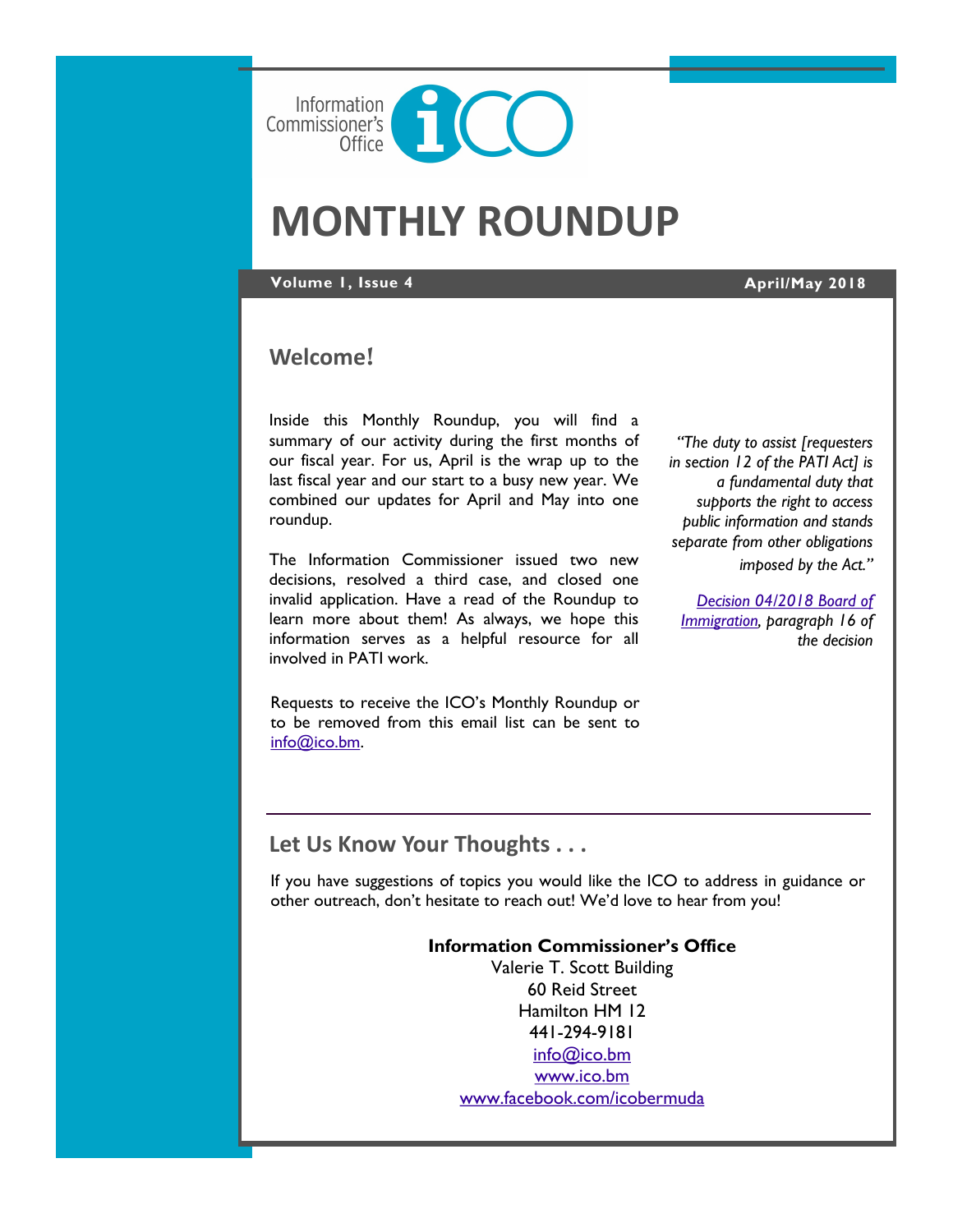### **Decision Issued**

During April and May, the Information Commissioner issued two decisions. Both involved important points about how public authorities should handle PATI requests. Her decisions can be found at **[www.ico.bm](http://www.ico.bm)**.

**When can a public authority deny a request because it will be too much work?** The Commissioner considered this question, and others, in **[Decision 03/2018](https://docs.wixstatic.com/ugd/5803dc_d3f41451675a428c87912796724c3d6d.pdf)** *Department of Health.* The Department of Health refused records related to inspections for daycare centres and childcare providers because it would take too much time to retrieve them all. The Department decided this would interfere too much with its other work.

The Commissioner annulled the Department's decision and required it process the request. A public authority can't deny a request as too burdensome unless it first offers to help a requester change the request so it takes less work. As a public authority, remember talking to a PATI requester early on is often required—and almost always helpful!

In **[Decision 03/2018](https://docs.wixstatic.com/ugd/5803dc_561b7506f6c84556a0315cd02b9d88e7.pdf)**, the Commissioner also went on to decide that it would not be too burdensome to find and process the records. Spending 3 working days during the 6- to 12-week period for responding to a request was reasonable. In this case the responsive records were kept in a manner that made their retrieval more challenging. However, this didn't justify denying the public access to the important information held by the Department.

PATI is a new law that takes work when managing requests, but the right to know is important for keeping people informed!

**Should a public authority offer to be helpful? Definitely yes!** In **[Decision 04/2018](https://docs.wixstatic.com/ugd/5803dc_e01bac78fe354d948abe8c7e4fba582b.pdfC:/Users/gsgutierrez/Documents/ACT)** *Board of Immigration*, the Commissioner reminded public authorities of the duty to assist requesters before and after a PATI request is filed. The requester had asked for meeting minutes. The Board didn't have anything called 'meeting minutes' and denied the request. The Board documents its decisions on 'Board Sheets'. As a result, the Commissioner required the Board to explain to the requester what records it has and reprocess the request.

Public authorities best know what records they have, and PATI requesters know what they are looking for—talk about it! It's part of the authority's duty to assist, as stated in section 12 of the PATI Act. Overly-narrow views of a PATI request contravenes the aim of the PATI Act to put public information in the public's hands as much as possible, within the provisions of the Act.



**ICO Statistics as of 31 May 2018**

Total Applications: 72

Pending Investigations: 33

Decisions: 14

Resolved: 9

Invalid: 12

Abandoned: 4